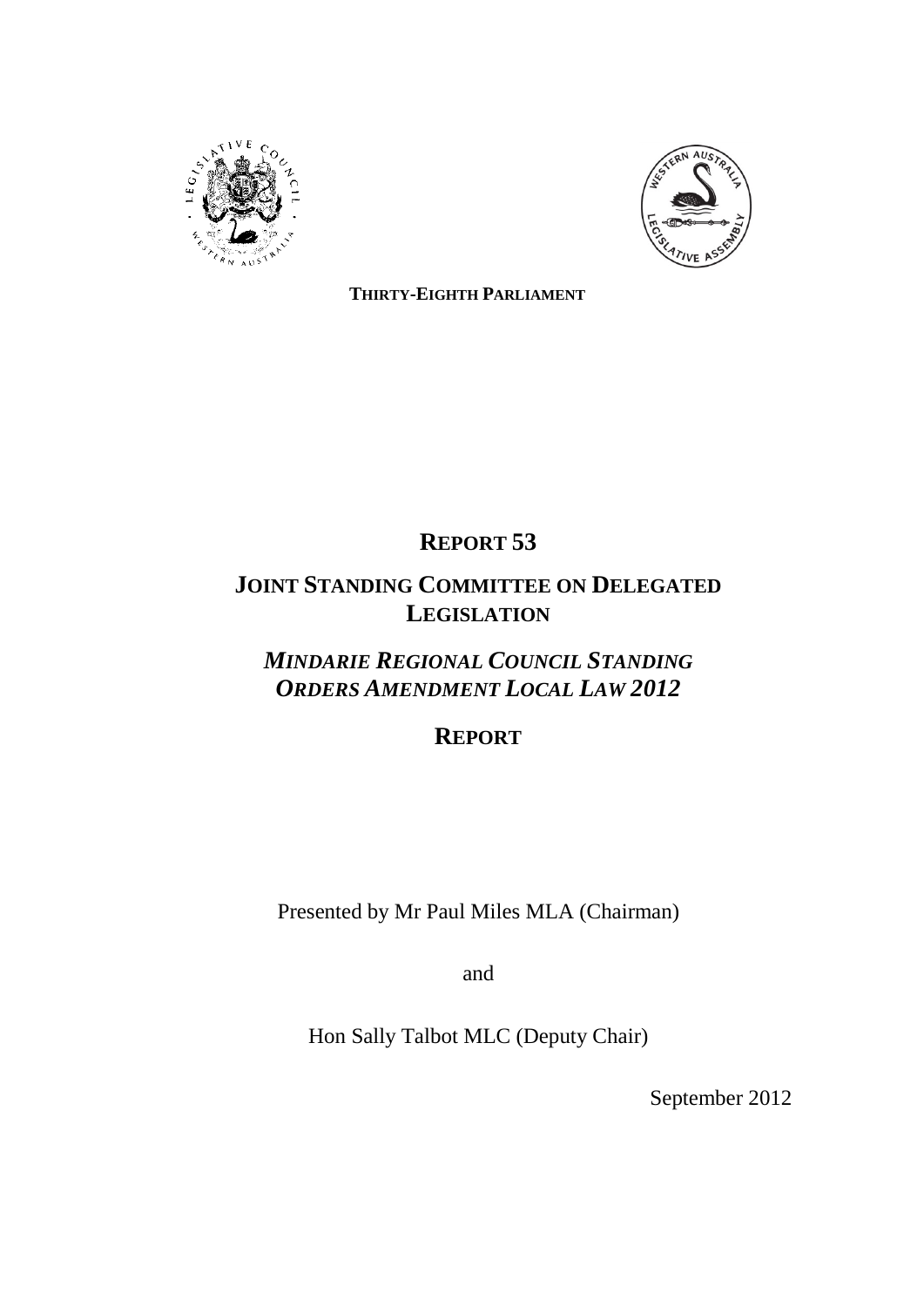### **JOINT STANDING COMMITTEE ON DELEGATED LEGISLATION**

#### **Date first appointed**

28 June 2001

#### **Terms of Reference**

The following is an extract from Schedule 1 of the Legislative Council Standing Orders:

- **3. Joint Standing Committee on Delegated Legislation**
- 3.1 A *Joint Standing Committee on Delegated Legislation* is established.
- 3.2 The Committee consists of 8 Members, 4 of whom are appointed from each House. The Chairman must be a Member of the Committee who supports the Government.
- 3.3 A quorum is 4 Members of whom at least one is a Member of the Council and one a Member of the Assembly.
- 3.4 A report of the Committee is to be presented to each House by a Member of each House appointed for the purpose by the Committee.
- 3.5 Upon its publication, whether under section 41(1)(a) of the *Interpretation Act 1984* or another written law, an instrument stands referred to the Committee for consideration.
- 3.6 In its consideration of an instrument, the Committee is to inquire whether the instrument
	- (a) is authorized or contemplated by the empowering enactment;
	- (b) has an adverse effect on existing rights, interests, or legitimate expectations beyond giving effect to a purpose authorized or contemplated by the empowering enactment;
	- (c) ousts or modifies the rules of fairness;
	- (d) deprives a person aggrieved by a decision of the ability to obtain review of the merits of that decision or seek judicial review;
	- (e) imposes terms and conditions regulating any review that would be likely to cause the review to be illusory or impracticable; or
	- (f) contains provisions that, for any reason, would be more appropriately contained in an Act.
- 3.7 In this clause -

"**adverse effect**" includes abrogation, deprivation, extinguishment, diminution, and a compulsory acquisition, transfer, or assignment;

"**instrument**" means -

- (a) subsidiary legislation in the form in which, and with the content it has, when it is published;
- (b) an instrument, not being subsidiary legislation, that is made subject to disallowance by either House under a written law;
- "**subsidiary legislation**" has the meaning given to it by section 5 of the *Interpretation Act 1984*.

#### **Members as at the time of this inquiry**

Mr Joe Francis MLA (Chairman) (until 14/08/12) Mr Andrew Waddell MLA Mr Paul Miles MLA (Chairman) (from 20/08/12) Mr Vincent Catania MLA (from 16/08/12) Hon Sally Talbot MLC (Deputy Chair) Hon Alyssa Hayden MLC

**Staff as at the time of this inquiry**

Suzanne Veletta (Advisory Officer) Anne Turner (Advisory Officer (Legal)) Felicity Mackie (Advisory Officer (Legal)) Talweez Senghera (Committee Clerk)

Ms Janine Freeman MLA Hon Helen Bullock MLC Hon Jim Chown MLC

#### **Address**

Parliament House, Perth WA 6000, Telephone (08) 9222 7222 lcco@parliament.wa.gov.au Website: http://www.parliament.wa.gov.au **ISBN 978-1-922047-06-9**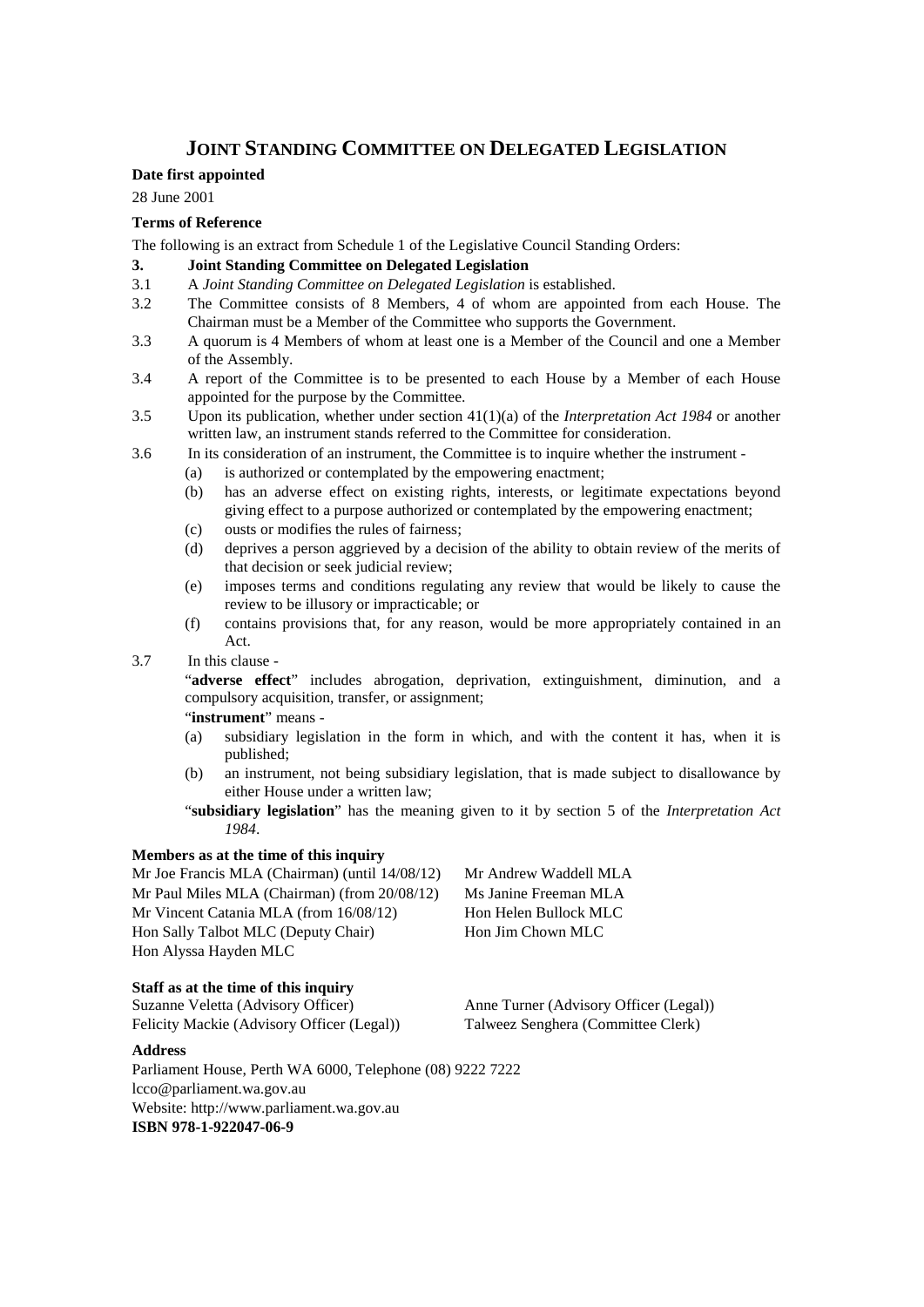| 1              |                                                                     |  |
|----------------|---------------------------------------------------------------------|--|
| $\overline{c}$ |                                                                     |  |
| 3              | SCRUTINY OF THE PROCEDURE FOR MAKING THE LOCAL LAW  1               |  |
| 4              | NON-COMPLIANCE WITH SECTION 3.12 OF THE LOCAL GOVERNMENT ACT 1995 2 |  |
|                |                                                                     |  |
| 5              |                                                                     |  |
| 6              | REVIEW OF SECTION 3.12 OF THE LOCAL GOVERNMENT ACT 1995  4          |  |
| 7              |                                                                     |  |
|                |                                                                     |  |
|                |                                                                     |  |
| 8              |                                                                     |  |
|                | APPENDIX 1 SECTION 3.12 OF THE LOCAL GOVERNMENT ACT 1995 9          |  |

## **CONTENTS**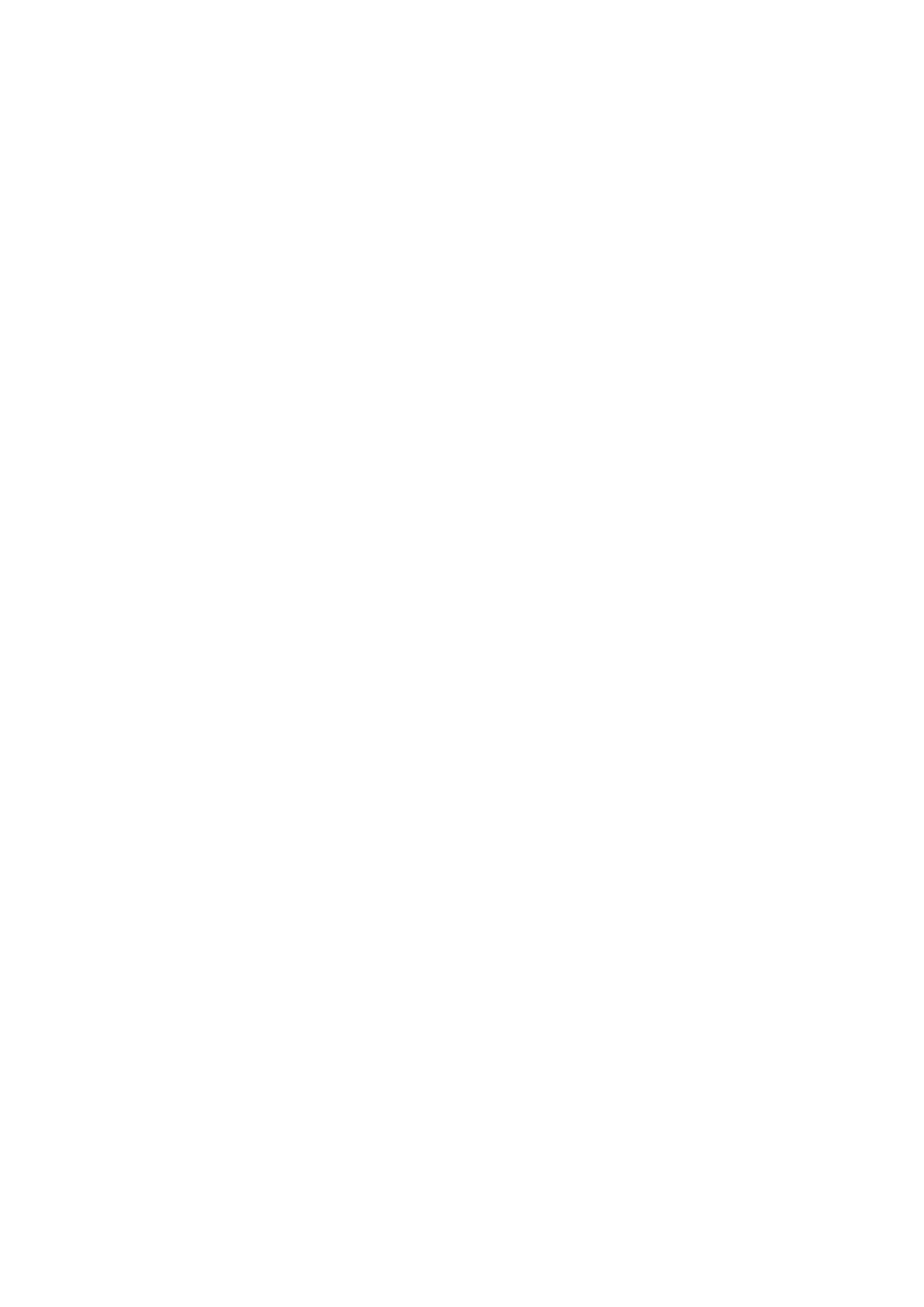#### **EXECUTIVE SUMMARY AND RECOMMENDATION FOR THE**

#### **REPORT OF THE JOINT STANDING COMMITTEE ON DELEGATED LEGISLATION**

#### **IN RELATION TO THE** *MINDARIE REGIONAL COUNCIL STANDING ORDERS AMENDMENT LOCAL LAW 2011*

#### **REPORT**

#### **EXECUTIVE SUMMARY**

- 1 Section 3.12(1) of the *Local Government Act 1995* (**Act**) states that in making a local law a local government is to follow the procedure in section 3.12, in the sequence in which it is described.
- 2 The Joint Standing Committee on Delegated Legislation (**Committee**) has identified that Mindarie Regional Council did not follow the correct procedure described in the Act when it made its *Mindarie Regional Council Standing Orders Amendment Local Law 2012* (**Amendment Local Law**).
- 3 Mindarie Regional Council failed to follow the sequential steps outlined in section 3.12(3)(b) of the Act, which has resulted in the Amendment Local Law being invalid. The Amendment Local Law is not authorised by the Act and therefore offends the Committee's *Term of Reference* 3.6(a).
- 4 On 16 July 2012, the Minister for Local Government stated that he agreed with the Committee's position that local laws should be disallowed where local governments have failed to comply with the local law making process.<sup>[1](#page-4-0)</sup>
- 5 The Committee recommends the House disallow Mindarie Regional Council's Amendment Local Law.
- 6 On 22 June 2012, the Director General of the Department of Local Government advised all local governments by *Circular* of the Committee's strict approach to compliance with section 3.1[2](#page-4-1) of the Act.<sup>2</sup> The Director General further advised local governments that following disallowance of the:

<span id="page-4-0"></span><sup>&</sup>lt;sup>1</sup> Letter from Hon John Castrilli MLA, Minister for Local Government, 16 July 2012, p1.

<span id="page-4-1"></span><sup>2</sup> Ms Jennifer Mathews, Director General, Department of Local Government, *Circular to All Local Governments*, Circular Number 16-2012.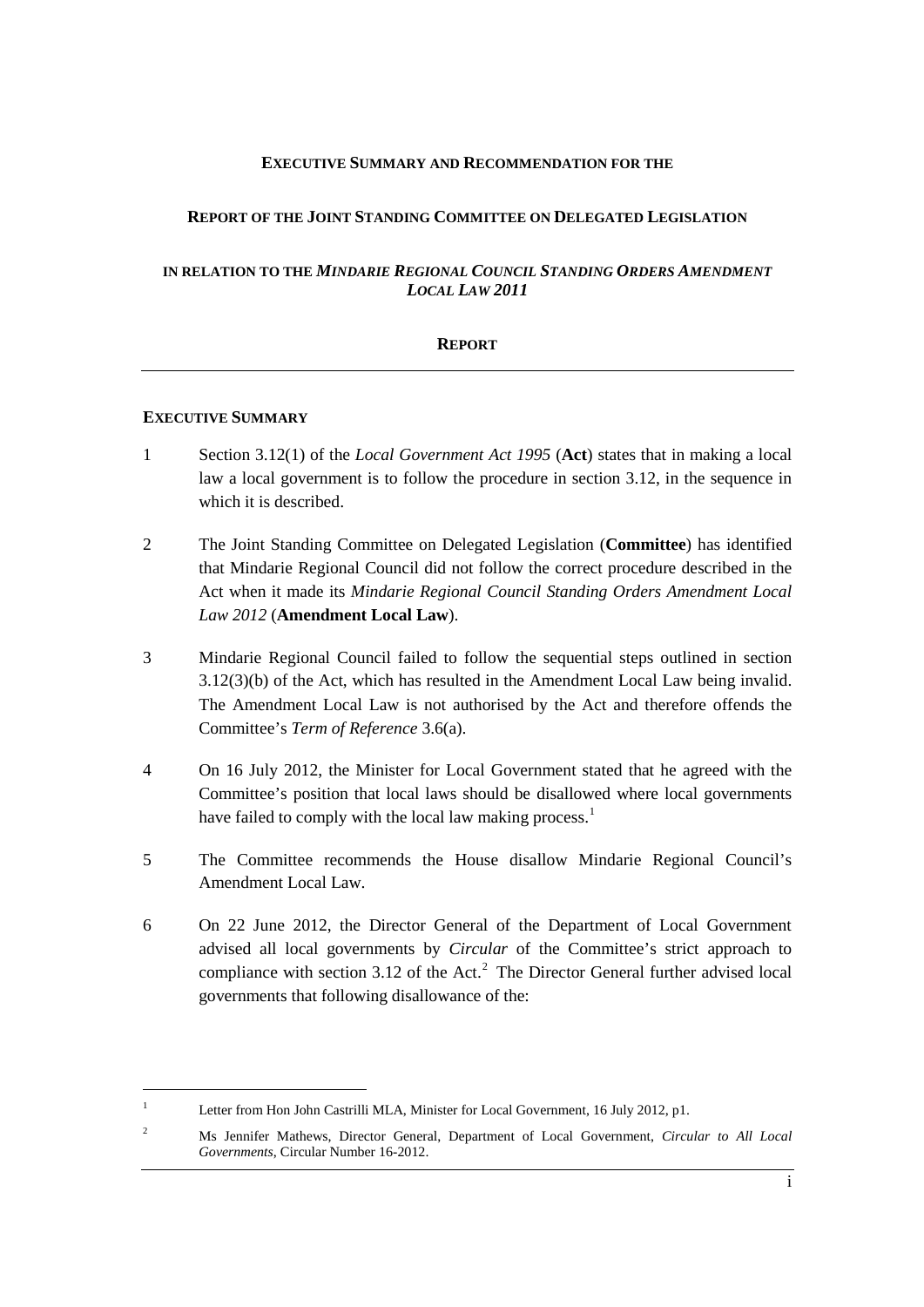- Shire of Kellerberrin Parking and Parking Facilities Local Laws 2011;<sup>[3](#page-5-0)</sup> and
- *Town of Kwinana Extractive Industries Local Law 2011*, [4](#page-5-1)

the *Statutory Procedures Checklist* has been updated to "*remove any ambiguity as to the order in which the law making process must occur*".[5](#page-5-2) The Committee welcomes this assistance to local governments.

#### **RECOMMENDATION**

7 The Recommendation is as it appears in the text at the page number indicated:

Page [7](#page-12-0)

**[Recommendation 1: The Committee recommends that the](#page-12-0)** *Mindarie Regional Council [Standing Orders Amendment Local Law 2012](#page-12-0)* **be disallowed.**

<span id="page-5-0"></span> <sup>3</sup> Western Australia, Legislative Council, Joint Standing Committee on Delegated Legislation, *Report 47, Shire of Kellerberrin Parking and Parking Facilities Local Laws 2011,* 3 May 2012.

<span id="page-5-1"></span><sup>4</sup> Western Australia, Legislative Council, Joint Standing Committee on Delegated Legislation, *Report 48, Town of Kwinana Extractive Industries Local Law 2011*, 3 May 2012.

<span id="page-5-2"></span><sup>5</sup> Ms Jennifer Mathews, Director General, Department of Local Government, *Circular to All Local Governments*, Circular Number 16-2012.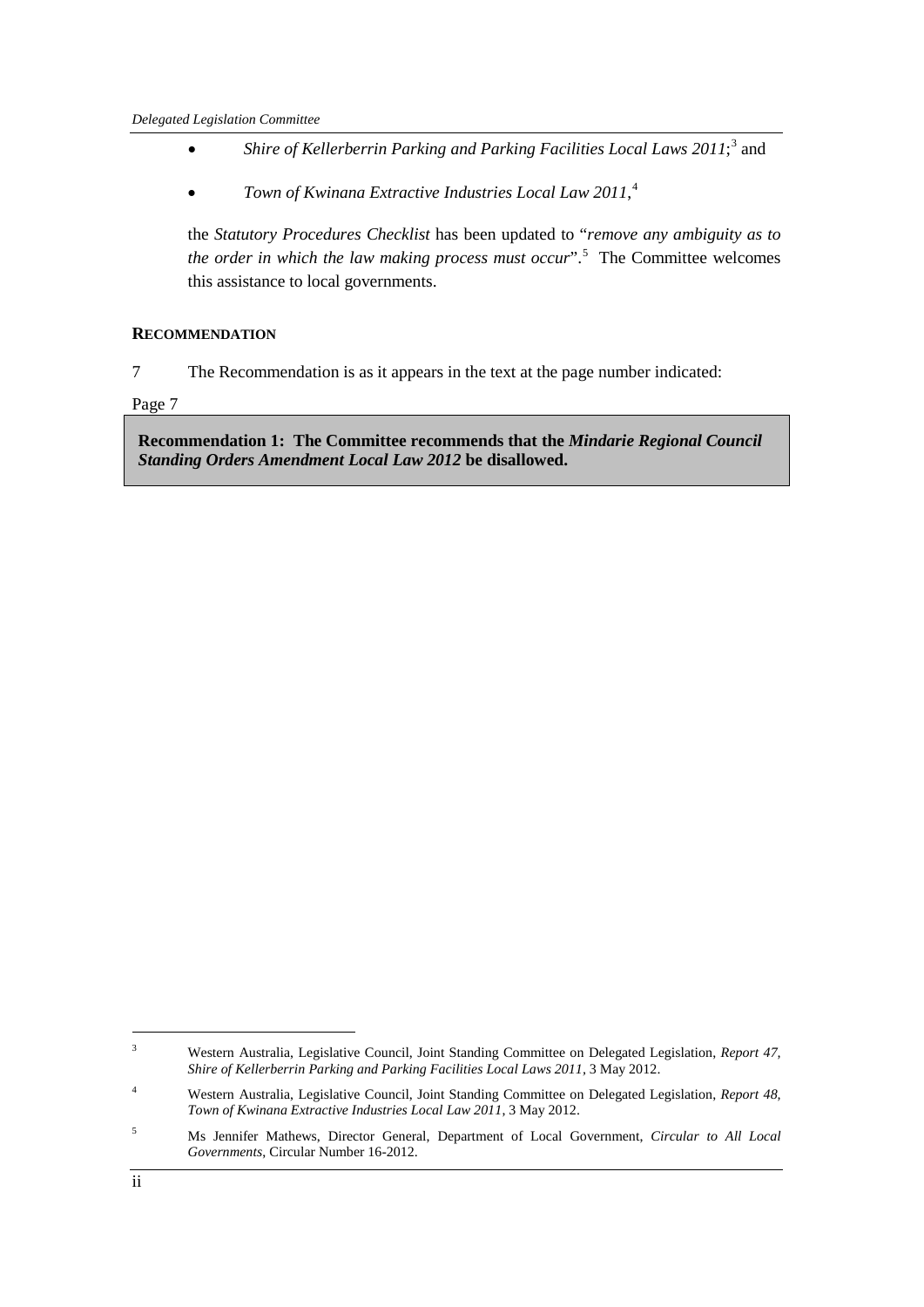#### **REPORT OF THE JOINT STANDING COMMITTEE ON DELEGATED LEGISLATION**

#### **IN RELATION TO THE** *MINDARIE REGIONAL COUNCIL STANDING ORDERS AMENDMENT LOCAL LAW 2012*

#### **REPORT**

#### **1 REFERRAL TO THE COMMITTEE**

- 1.1 The *Mindarie Regional Council Standing Orders Amendment Local Law 2012*  (**Amendment Local Law**) falls within the definition of 'Instrument' in the *Terms of Reference* of the Joint Standing Committee on Delegated Legislation (**Committee**)*.*
- 1.2 The Amendment Local Law stands referred to the Committee upon publication in the *Western Australian Government Gazette.* Its full text is publicly available from the State Law Publisher's website at [http://www.slp.wa.gov.au/gazette/gazette.nsf.](http://www.slp.wa.gov.au/gazette/gazette.nsf)<sup>[6](#page-6-0)</sup>

#### **2 BACKGROUND**

2.1 Mindarie Regional Council (**Mindarie**) resolved to commence the process of making an amendment to its Standing Orders Local Law at its meeting on 13 October 2011. The procedure for making a local law is outlined in section 3.12 of the *Local Government Act 1995* (**Act**) and is replicated at **Appendix 1**.

#### **3 SCRUTINY OF THE PROCEDURE FOR MAKING THE LOCAL LAW**

3.1 The Committee first scrutinised the Amendment Local Law on 14 May 2012. Mindarie provided a *Statutory Procedures Checklist* which indicated non-compliance with section 3.12(3)(b) of the Act. That sub-section requires that:

*The local government is to –*

*… as soon as the* [Statewide public] *notice is given, give a copy of the proposed local law and a copy of the notice to the Minister and, if another Minister administers the Act under which the local law is proposed to be made, to that other Minister.*

3.2 According to sections 1.7 and 1.8 of the Act, 'Statewide public notice' requires a notice to be published in a newspaper circulating generally throughout the State, exhibition of the notice to the public on a notice board at the local government's offices and to the public at every local government library in the district. All three

<span id="page-6-0"></span> <sup>6</sup> The Amendment Local Law was published in the *Western Australian Government Gazette* on 20 March 2012, No.45.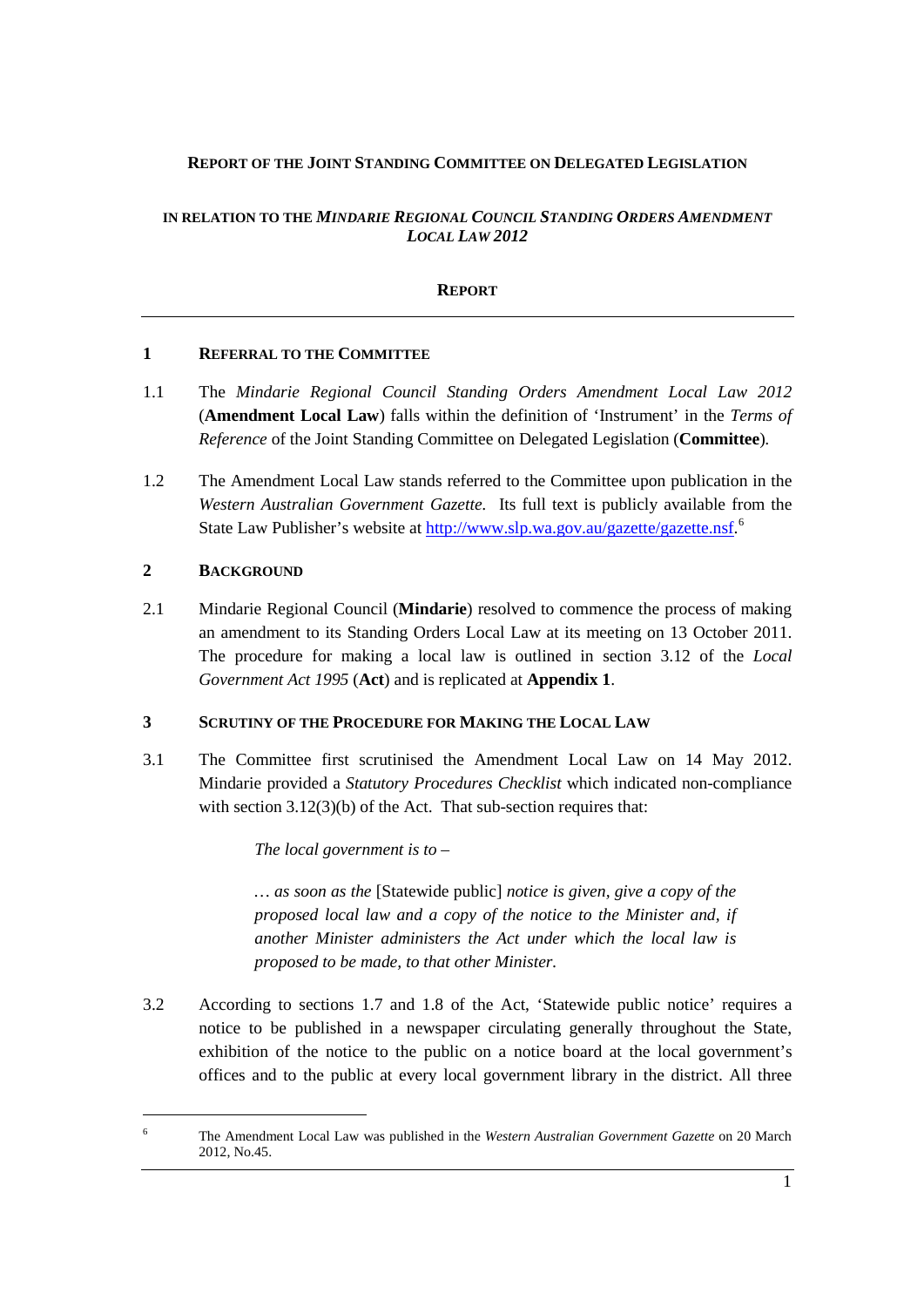elements of Statewide public notice must be completed in order for the notice to be effective.

- 3.3 The *Statutory Procedures Checklist* for the Amendment Local Law indicated that Statewide public notice was published in *The West Australian* on 14 December 2012. However, the *Statutory Procedures Checklist* was silent as to when the Minister was given a copy of the proposed local law and a copy of the Statewide public notice. Later email communication revealed that the Minister:
	- was given a copy of the proposed local law by email on 13 January 2012; but
	- was never given a copy of the Statewide public notice.
- 3.4 In fact, the Department for Local Government advised Mindarie that it had a copy of the Statewide public notice in its possession but it was their own copy taken directly from *The West Australian,* "*not one that was provided by* [Mindarie] *Council*."[7](#page-7-0)
- 3.5 The Committee sought confirmation of the accuracy of the information in the *Statutory Procedures Checklist.* On 19 July 2012, Mindarie advised of noncompliance with section 3.12 of the Act. A copy of Mindarie's response to the Committee's letter regarding the *Statutory Procedures Checklist* is replicated at **Appendix 2**.
- <span id="page-7-1"></span>3.6 Mindarie acknowledged breaching section 3.12(3)(b) of the Act, a section that requires local laws to be made in a certain sequence. This procedural defect has resulted in the Committee forming a view that the Amendment Local Law is unauthorised by the Act because the wording of section 3.12(3)(b) expressly uses the words "*as soon as the* [Statewide public] *notice is given*", which requires a notification be given to the Minister after Statewide public notice has been given.

#### **4 NON-COMPLIANCE WITH SECTION 3.12 OF THE** *LOCAL GOVERNMENT ACT 1995*

#### **Disallowance of an invalid local law - the Committee's position**

- 4.1 The Committee has previously stated its position on the status of invalid local laws and the prospect of disallowance on five other occasions in its:
	- 42nd Report: *Town of Capel Keeping and Welfare of Cats Amendment Local Law 2009* and *Town of Koorda Standing Orders Local Law 2009*; [8](#page-7-1)

<span id="page-7-0"></span>Email from Mr Steven Elliott, Legislation Officer, Department of Local Government to Ms Kathleen Van Son, Administration Manager, Mindarie Regional Council, 7 May 2012.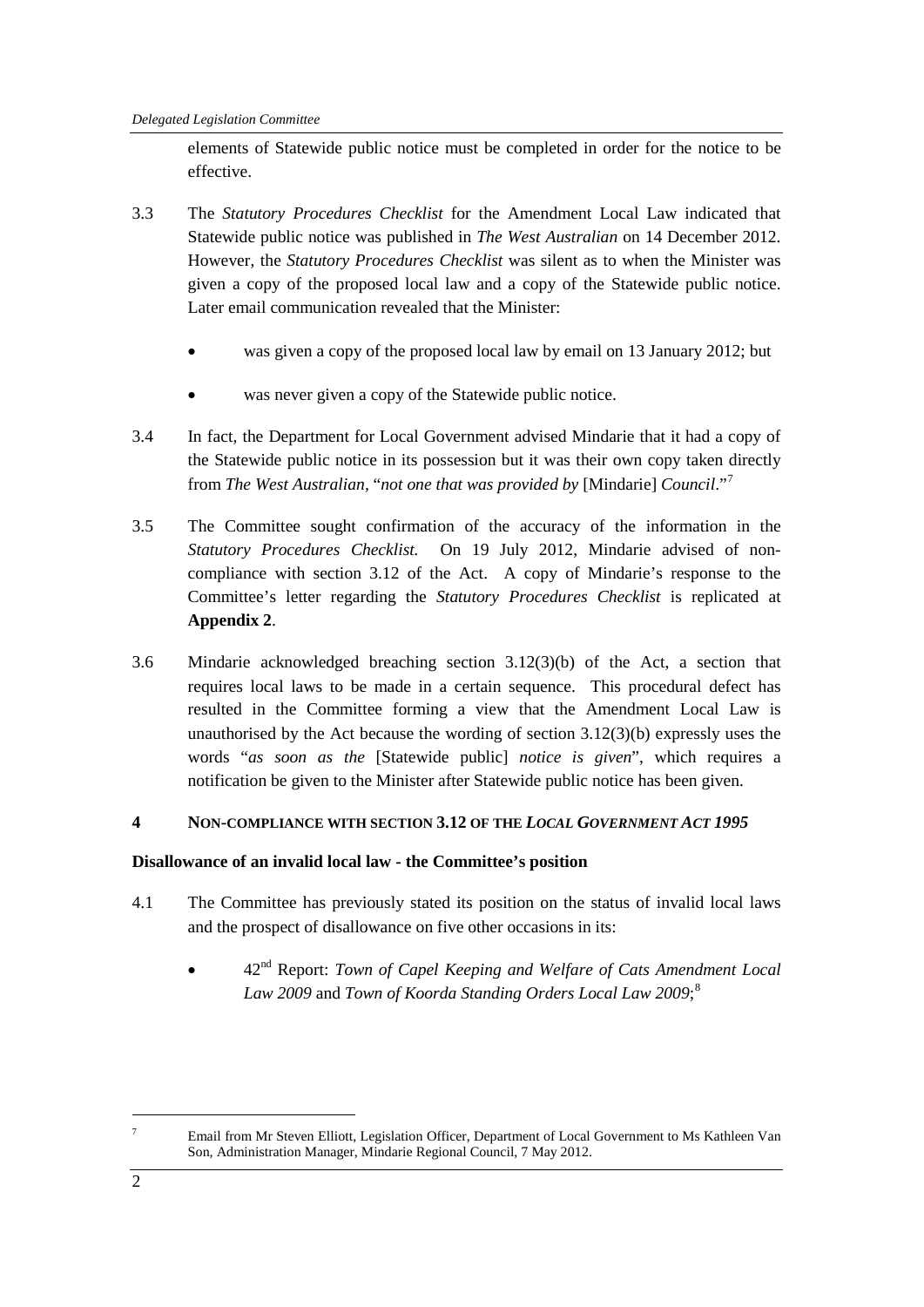- 45<sup>th</sup> Report: *Shire of Kellerberrin Dogs Local Law*;<sup>[9](#page-8-0)</sup>
- 47th Report: *Shire of Kellerberrin Parking and Parking Facilities Local Laws 2011*; [10](#page-8-1)
- 48<sup>th</sup> Report: *Town of Kwinana Extractive Industries Local Law 20[11](#page-8-2)*;<sup>11</sup> and
- 51st Report: *Town of Bassendean Repeal Local Law 2010* and *Town of Bassendean Dust and Sand Local Law 2011.* [12](#page-8-3)
- 4.2 This Amendment Local Law raises the same issues in relation to the effect of not complying with the procedure in section 3.12 of the Act and the Committee notes that a failure to comply with the requirements of the section will result in a local law being found to be invalid.
- 4.3 As stated previously, an Instrument stands referred to the Committee at the time of gazettal. Upon the tabling of a local law, there is an Instrument which may be subject to disallowance and the Parliament has the power to disallow a local law tabled before  $it.<sup>13</sup>$  $it.<sup>13</sup>$  $it.<sup>13</sup>$

- <span id="page-8-0"></span><sup>9</sup> Western Australia, Legislative Council, Joint Standing Committee on Delegated Legislation, *Report 45, Shire of Kellerberrin Dogs Local Law*, 3 November 2011. The Committee formed the view that the local law had been invalidly made, based on non-compliance with sections 3.12(5) and (6) of the *Local Government Act 1995*. The Committee recommended that the Executive Council advise the Governor to invoke section 3.17 of the *Local Government Act 1995* to repeal the local law. This course of action was chosen because due to an administrative error, a notice of motion to disallow was not moved in the Legislative Council on the last date for disallowance: 27 September 2011.
- <span id="page-8-1"></span><sup>10</sup> Western Australia, Legislative Council, Joint Standing Committee on Delegated Legislation, *Report 47, Shire of Kellerberrin Parking and Parking Facilities Local Laws 2011, 3 May 2012. This Instrument* offended section 3.12(5) of the *Local Government Act 1995*, that is, the sequence is that after making the local law, it has to be published in the *Gazette* and then a copy is to be given to the Minister. The Instrument was gazetted on 14 October 2011 but was sent to the Minister 11 days prior to gazettal.
- <span id="page-8-2"></span><sup>11</sup> Western Australia, Legislative Council, Joint Standing Committee on Delegated Legislation, *Report 48, Town of Kwinana Extractive Industries Local Law 2011*, 3 May 2012. This Instrument offended section 3.12(3)(b) of the *Local Government Act 1995*, in that a copy of the proposed local law was given to the Minister six days before Statewide public notice was given.
- <span id="page-8-3"></span><sup>12</sup> Western Australia, Legislative Council, Joint Standing Committee on Delegated Legislation, *Report 51, Town of Bassendean Repeal Local Law 2010* and *Town of Bassendean Dust and Sand Local Law 2011*, 16 August 2012. These two Instruments offended section 3.12(3)(b) of the *Local Government Act 1995* in that copies of the proposed local laws and Statewide public notices were given to the Minister one day before Statewide public notice was given contrary to the prescribed sequence.
- <span id="page-8-4"></span><sup>13</sup> Section 42 of the *Interpretation Act 1984*.

 <sup>8</sup> Western Australia, Legislative Council, Joint Standing Committee on Delegated Legislation, *Report 42, Shire of Capel Keeping and Welfare of Cats Amendment Local Law 2009 and Shire of Koorda Standing Orders Local Law 2009*, 16 September 2010. These local laws raised the same issue for the Committee in that both Instruments were gazetted in error. In each case, the Instrument gazetted was not the one adopted by the Shire Council or subject to the procedure set out under section 3.12 of the *Local Government Act 1995*.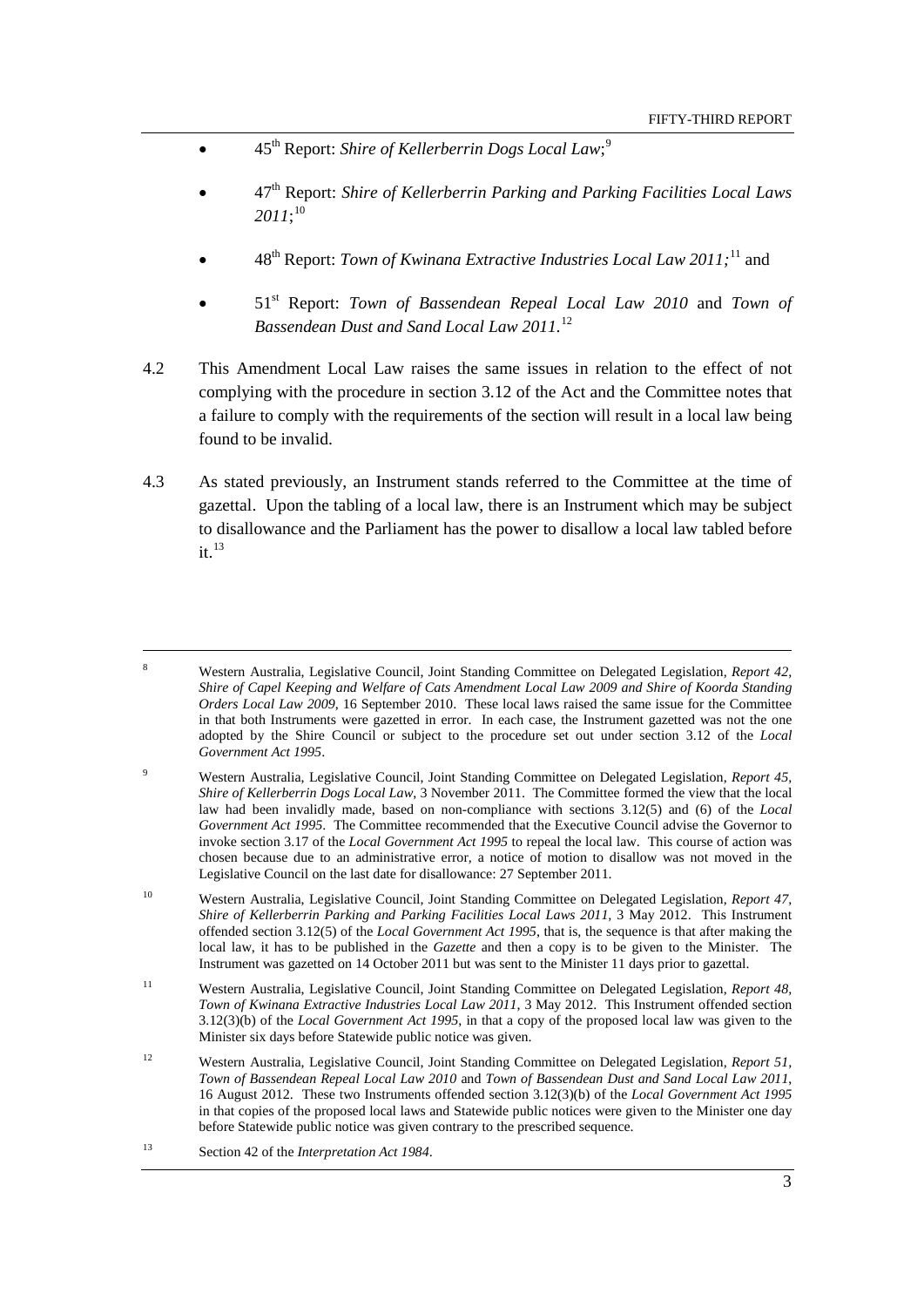4.4 In the Committee's view, tabled instruments that have not been correctly made by following the prescribed statutory method are not excluded from that power to disallow.

#### **5 STATUTORY PROCEDURE FOR MAKING A LOCAL LAW**

5.1 It is important to note that section 3.12(1) of the Act is as follows:

#### *3.12 Procedure for making local laws*

*In making a local law a local government is to follow the procedure described in this section, in the sequence in which it is described.* [Committee emphasis]

- 5.2 If the steps set out in section 3.12 are not followed exactly in the order in which they are outlined, then the requirements of the Act have not been met and the local law is consequentially invalid.
- 5.3 Long-standing advice from the then Crown Solicitor's Office (now State Solicitor's Office) in January 2002 is that the procedure in section 3.12 is mandatory. A local law which does not follow the process in the order in which it is described there will be invalid  $14$
- 5.4 Therefore, as the process outlined in section 3.12(3)(b) of the Act has not been followed correctly, the Committee has formed the view that the Amendment Local Law is invalid and capable of disallowance.
- 5.5 On 16 July 2012, the Minister for Local Government stated that he agreed with the Committee's position that local laws should be disallowed where local governments have failed to comply with the local law making process.<sup>[15](#page-9-1)</sup>

#### **6 REVIEW OF SECTION 3.12 OF THE** *LOCAL GOVERNMENT ACT 1995*

- 6.1 The Committee notes that this is the sixth occasion since September 2010 that the Committee has scrutinised a local law which has failed to follow the mandatory sequential procedure prescribed in section 3.12(2) of the Act.
- 6.2 The Committee is concerned that the overly prescriptive nature of section 3.12(2) may be the cause of local laws being invalid. Local governments are clearly unaware of the legal consequences of not complying exactly with all of the steps in section

<span id="page-9-0"></span> <sup>14</sup> That longstanding advice dated 31 January 2002 is replicated in Appendix 4 to Report 42, Western Australia, Legislative Council, Joint Standing Committee on Delegated Legislation, *Report 42, Shire of Capel Keeping and Welfare of Cats Amendment Local Law 2009 and Shire of Koorda Standing Orders Local Law 2009*, 16 September 2010.

<span id="page-9-1"></span><sup>&</sup>lt;sup>15</sup> Letter from Hon John Castrilli MLA, Minister for Local Government, 16 July 2012, p1.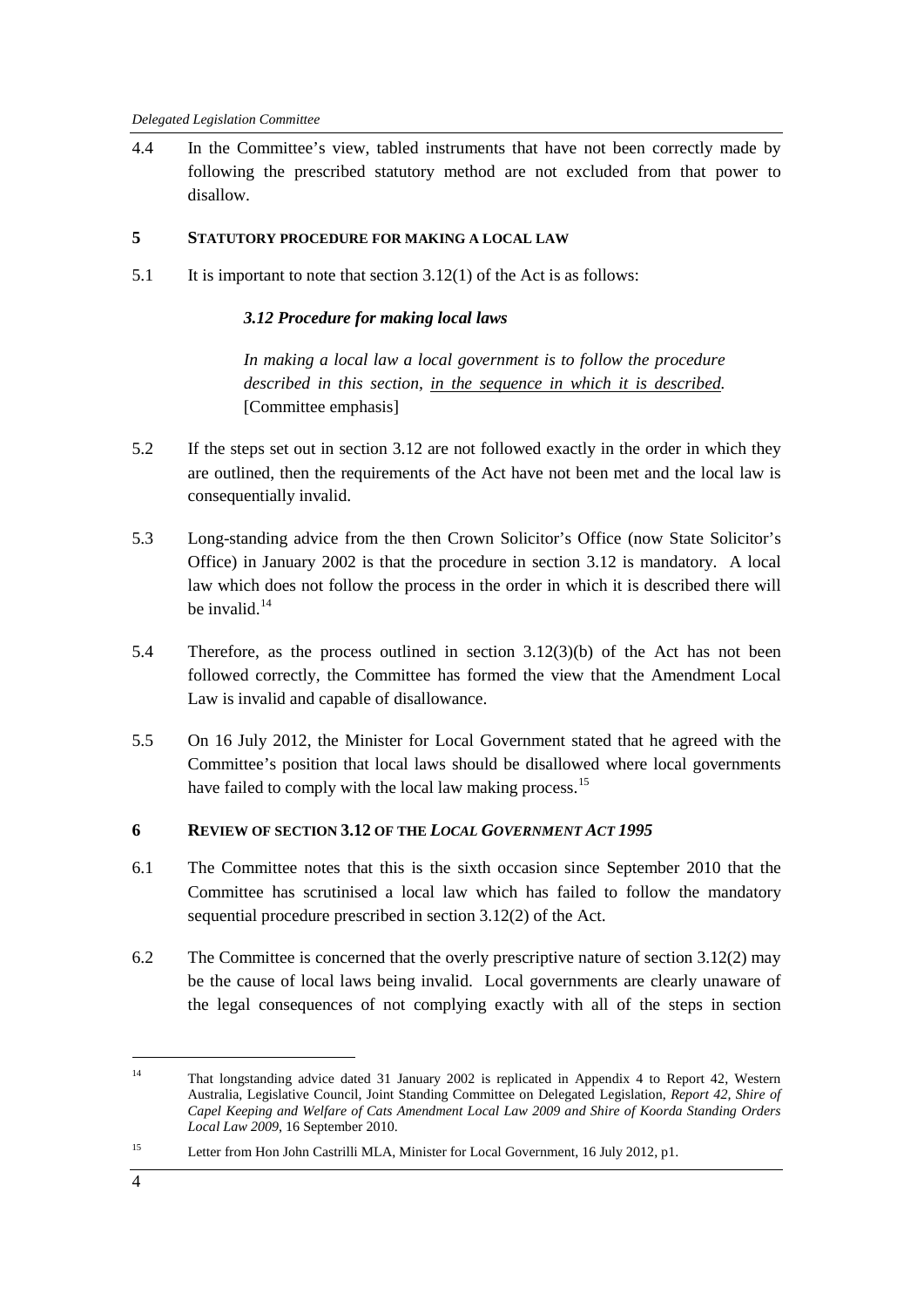3.12(2) in the order in which they are prescribed. This was evidenced by Mindarie Regional Council when it described its sequential errors as "*regrettable*".[16](#page-10-0)

- 6.3 Sequential errors result in significant resources and rate payer money being expended by local governments to make laws which are ultimately found to be invalid and of no legal effect. While the Committee is sympathetic to the intention of local governments when they fail to comply with the process in section 3.12(2), the Committee's *Terms of Reference* oblige it to investigate when an Instrument of subsidiary legislation is not made according to the requirements of its empowering statute.
- 6.4 The Committee sees a solution to this discord between a strict legal interpretation of the words of section 3.12(2) and the practical impact on the many local governments in the State which may not be aware of the effect of non-compliance with section 3.12(2) of the Act.
- 6.5 In Report 51 concerning the *Town of Bassendean Repeal Local Law 2010* and *Town of Bassendean Dust and Sand Local Law 2011*,<sup>[17](#page-10-1)</sup> the Committee again recommended that the Minister for Local Government review the requirements of section 3.12 with a view to permitting an element of flexibility or discretion in the application of its requirements.
- 6.6 On 16 July 2012, the Minister for Local Government advised that following disallowance of the *Town of Kwinana Extractive Industries Local Law 2011*[18](#page-10-2) and the *Shire of Kellerberrin Parking and Parking Facilities Local Laws 2011*[19](#page-10-3)*,* he will review section 3.12 of the Act "*in the future and the possibility of further amendment will be considered.*"[20](#page-10-4)
- 6.7 On 22 June 2012, the Director General of the Department of Local Government advised all local governments by *Circular* of the Committee's strict approach to

<span id="page-10-0"></span> <sup>16</sup> Letter from Mr Brian Callander, Chief Executive Officer, Mindarie Regional Council, 19 July 2012, p1.

<span id="page-10-1"></span><sup>17</sup> Western Australia, Legislative Council, Joint Standing Committee on Delegated Legislation, *Report 51, Town of Bassendean Repeal Local Law 2010* and *Town of Bassendean Dust and Sand Local Law 2011*, 16 August 2012.

<span id="page-10-2"></span><sup>18</sup> Western Australia, Legislative Council, Joint Standing Committee on Delegated Legislation, *Report 48, Town of Kwinana Extractive Industries Local Law 2011*, 3 May 2012.

<span id="page-10-3"></span><sup>19</sup> Western Australia, Legislative Council, Joint Standing Committee on Delegated Legislation, *Report 47, Shire of Kellerberrin Parking and Parking Facilities Local Laws 2011,* 3 May 2012. This Instrument offended section 3.12(5) of the *Local Government Act 1995*, that is, the sequence is that after making the local law, it has to be published in the *Gazette* and a then a copy is to be given to the Minister. The Instrument was gazetted on 14 October 2011 but was sent to the Minister 11 days prior to gazettal.

<span id="page-10-4"></span><sup>&</sup>lt;sup>20</sup> Letter from Hon John Castrilli MLA, Minister for Local Government, 16 July 2012, p1.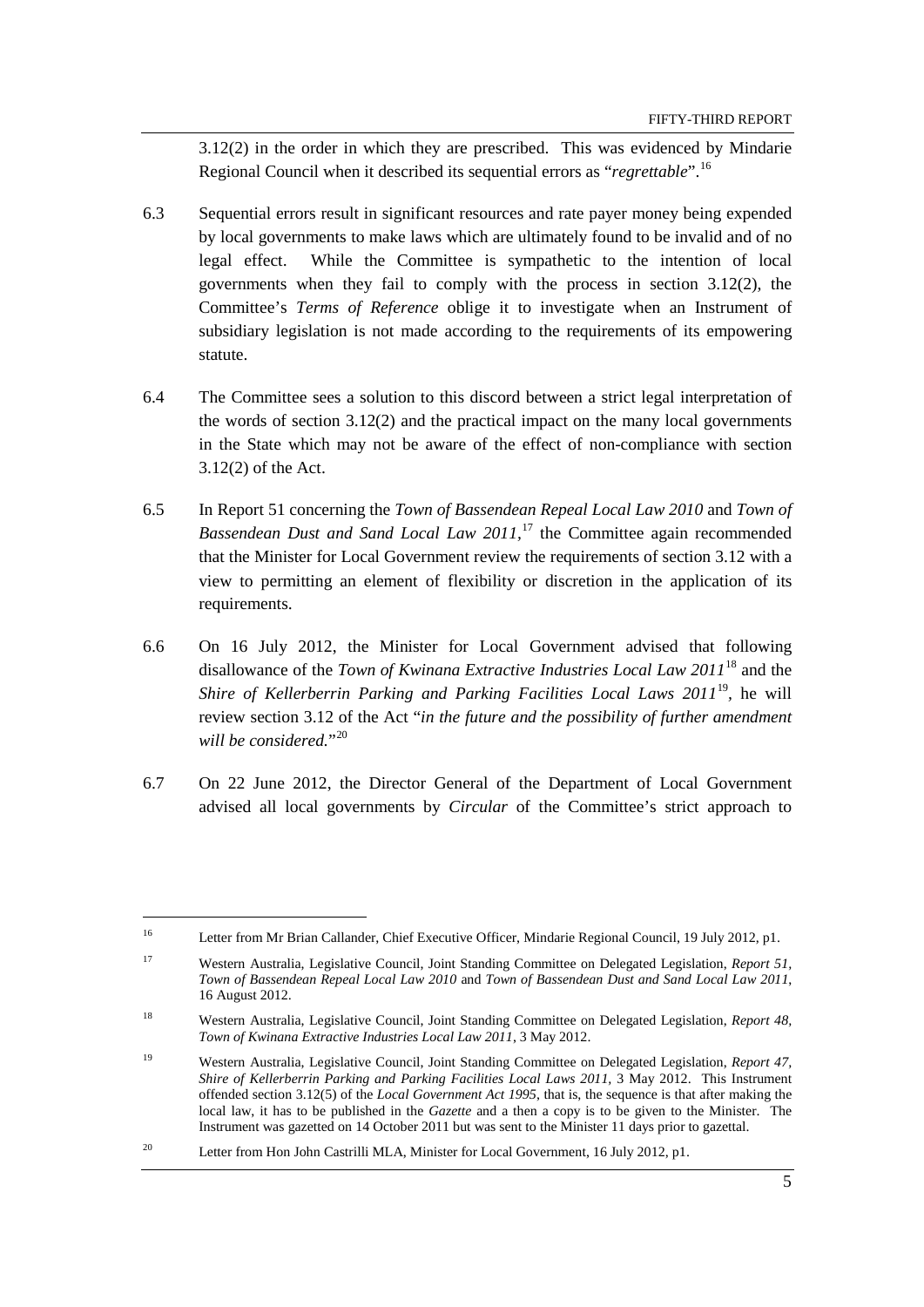compliance with section  $3.12<sup>21</sup>$  The Director General further advised that following disallowance of the:

- Shire of Kellerberrin Parking and Parking Facilities Local Laws 2011;<sup>[22](#page-11-1)</sup> and
- *Town of Kwinana Extractive Industries Local Law 2011,* [23](#page-11-2)

the *Statutory Procedures Checklist* has been updated to "*remove any ambiguity as to the order in which the law making process must occur*".<sup>[24](#page-11-3)</sup> The Committee welcomes this assistance to local governments.

#### **7 CONCLUSIONS**

#### **Term of Reference 3.6(a)**

- 7.1 The Committee has concluded that the Amendment Local Law offends its *Term of Reference* 3.6(a) on the basis of non-compliance with a mandatory requirement in section 3.12(3)(b) of the Act. The Committee has therefore resolved to recommend that the House disallow the Amendment Local Law as it is of the view it is invalid and not authorised by the Act.
- 7.2 The Committee has also concluded that there is an avenue for ensuring that this type of non-compliance (or more appropriately termed, 'substantial compliance') should not be a barrier to local laws being authorised under the Act.

#### **Consequences of disallowance**

7.3 As outlined in a previous report, the Committee notes that a number of benefits exist in recommending the disallowance of invalid instruments, which include ensuring that invalid laws are quickly removed from the public record and reducing the risk of public misinformation.

<span id="page-11-3"></span><sup>24</sup> Ms Jennifer Mathews, Director General, Department of Local Government, *Circular to All Local Governments*, Circular Number 16-2012.

<span id="page-11-0"></span> <sup>21</sup> Ms Jennifer Mathews, Director General, Department of Local Government, *Circular to All Local Governments*, Circular Number 16-2012.

<span id="page-11-1"></span><sup>22</sup> Western Australia, Legislative Council, Joint Standing Committee on Delegated Legislation, *Report 47, Shire of Kellerberrin Parking and Parking Facilities Local Laws 2011,* 3 May 2012. This Instrument offended section 3.12(5) of the *Local Government Act 1995*, that is, the sequence is that after making the local law, it has to be published in the *Gazette* and a then a copy is to be given to the Minister. The Instrument was gazetted on 14 October 2011 but was sent to the Minister 11 days prior to gazettal.

<span id="page-11-2"></span><sup>23</sup> Western Australia, Legislative Council, Joint Standing Committee on Delegated Legislation, *Report 48, Town of Kwinana Extractive Industries Local Law 2011*, 3 May 2012. This Instrument offended section 3.12(3)(b) of the *Local Government Act 1995*, in that a copy of the proposed local law was given to the Minister six days before Statewide public notice was given.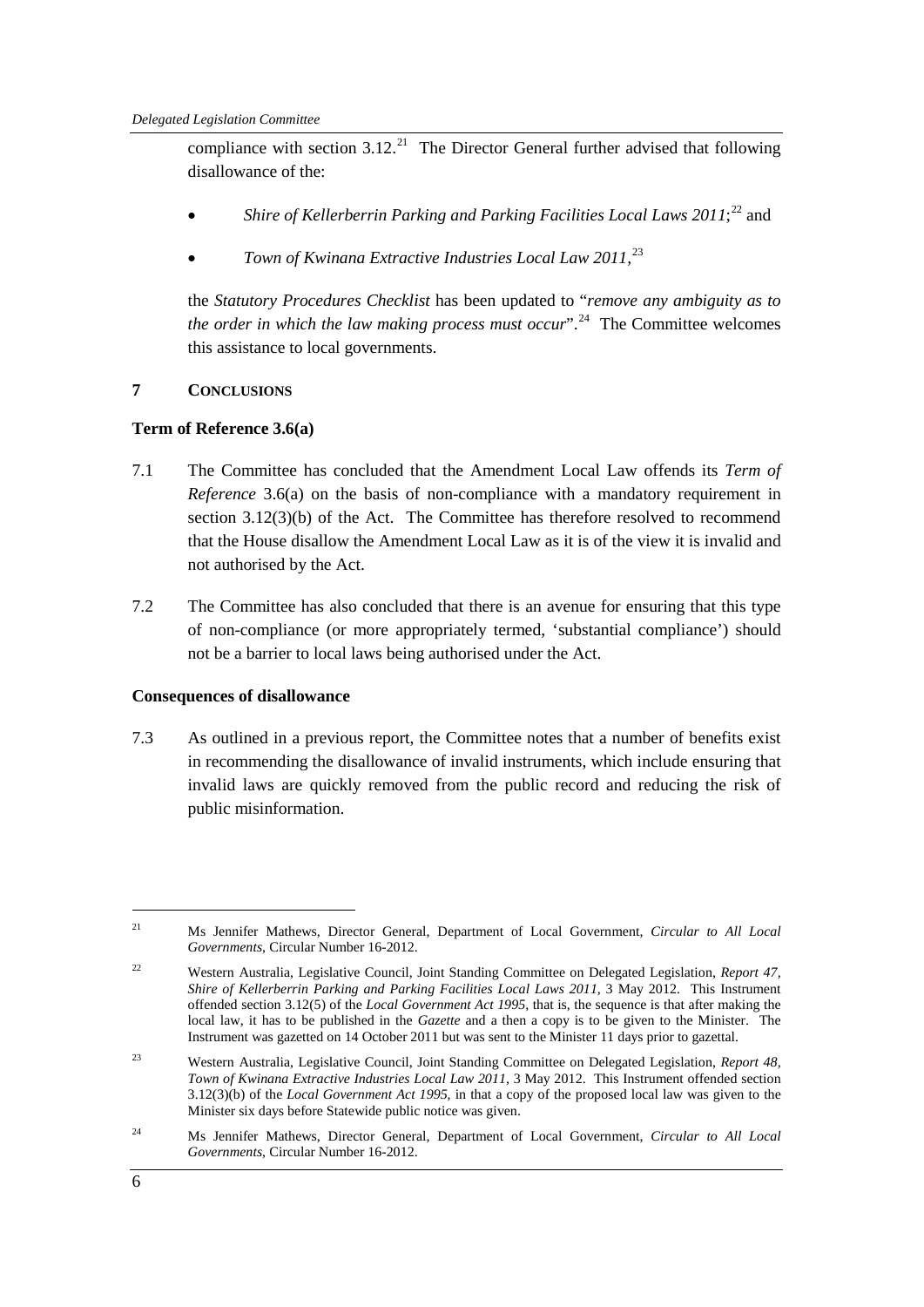- 7.4 Disallowance of the Amendment Local Law will have the effect of reviving subclause 5.9(3) of the principal *Mindarie Regional Council Standing Orders Local Law 2010.*[25](#page-12-1) The Committee had formed the view that sub-clause 5.9(3) was:
	- not authorised or contemplated by, and inconsistent with, the Act;
	- inoperative under section 3.7 of the Act to the extent of the inconsistency; and
	- void under section 43(1) of the *Interpretation Act 1984* to the extent of the inconsistency.
- 7.5 The Amendment Local Law was a response to an undertaking given on 13 October 2011 to repeal the offending sub-clause. The Committee expects Mindarie to recommence the process of making another amendment local law as soon as possible to address the 2011 undertaking.

#### **8 RECOMMENDATION**

<span id="page-12-0"></span>**Recommendation 1: The Committee recommends that the** *Mindarie Regional Council Standing Orders Amendment Local Law 2012* **be disallowed.**

**Mr Paul Miles MLA Chairman**

**13 September 2012**

<span id="page-12-1"></span> <sup>25</sup> *5.9 Questions during debate:* "*(3) Where the presiding person considers a question asked is not succinct and to the point, but is prefaced by comment or other information, the presiding person may rule that the member has spoken on the matter and, in that event, the member must not speak again on the matter*."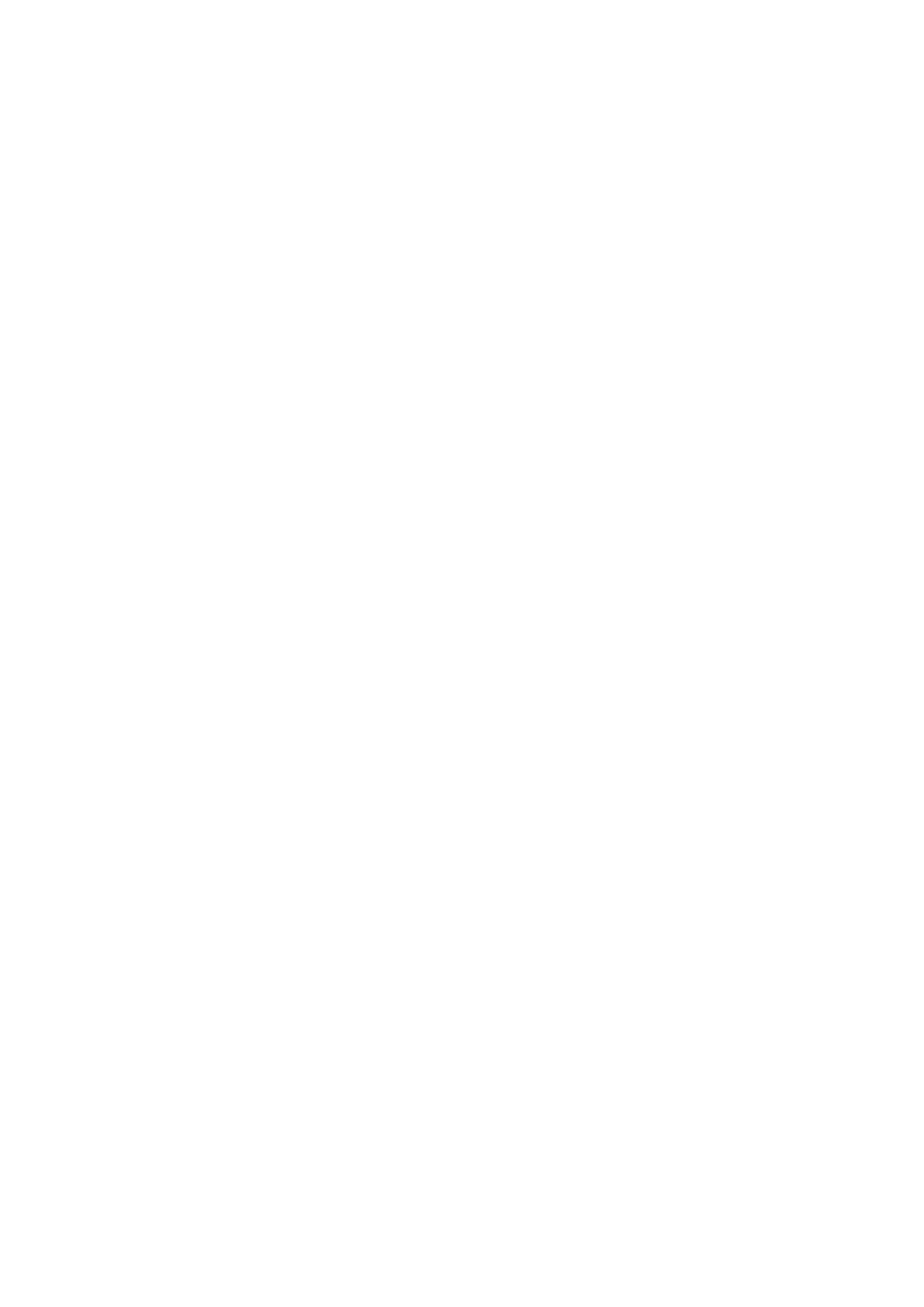## **APPENDIX 1**

### **SECTION 3.12 OF THE** *LOCAL GOVERNMENT ACT 1995*

#### *3.12. Procedure for making local laws*

*(1) In making a local law a local government is to follow them procedure described in this section, in the sequence in which it is described.*

*(2) At a council meeting the person presiding is to give notice to the meeting of the purpose and effect of the proposed local law in the prescribed manner.*

*(3) The local government is to —*

*(a) give Statewide public notice stating that —*

*(i) the local government proposes to make a local law the purpose and effect of which is summarized in the notice;*

*(ii) a copy of the proposed local law may be inspected or obtained at any place specified in the notice; and*

*(iii) submissions about the proposed local law may be made to the local government before a day to be specified in the notice, being a day that is not less than 6 weeks after the notice is given;*

*(b) as soon as the notice is given, give a copy of the proposed local law and a copy of the notice to the Minister and, if another Minister administers the Act under which the local law is proposed to be made, to that other Minister; and*

*(c) provide a copy of the proposed local law, in accordance with the notice, to any person requesting it.*

*(3a) A notice under subsection (3) is also to be published and exhibited as if it were a local public notice.*

*(4) After the last day for submissions, the local government is to consider any submissions made and may make the local law\* as*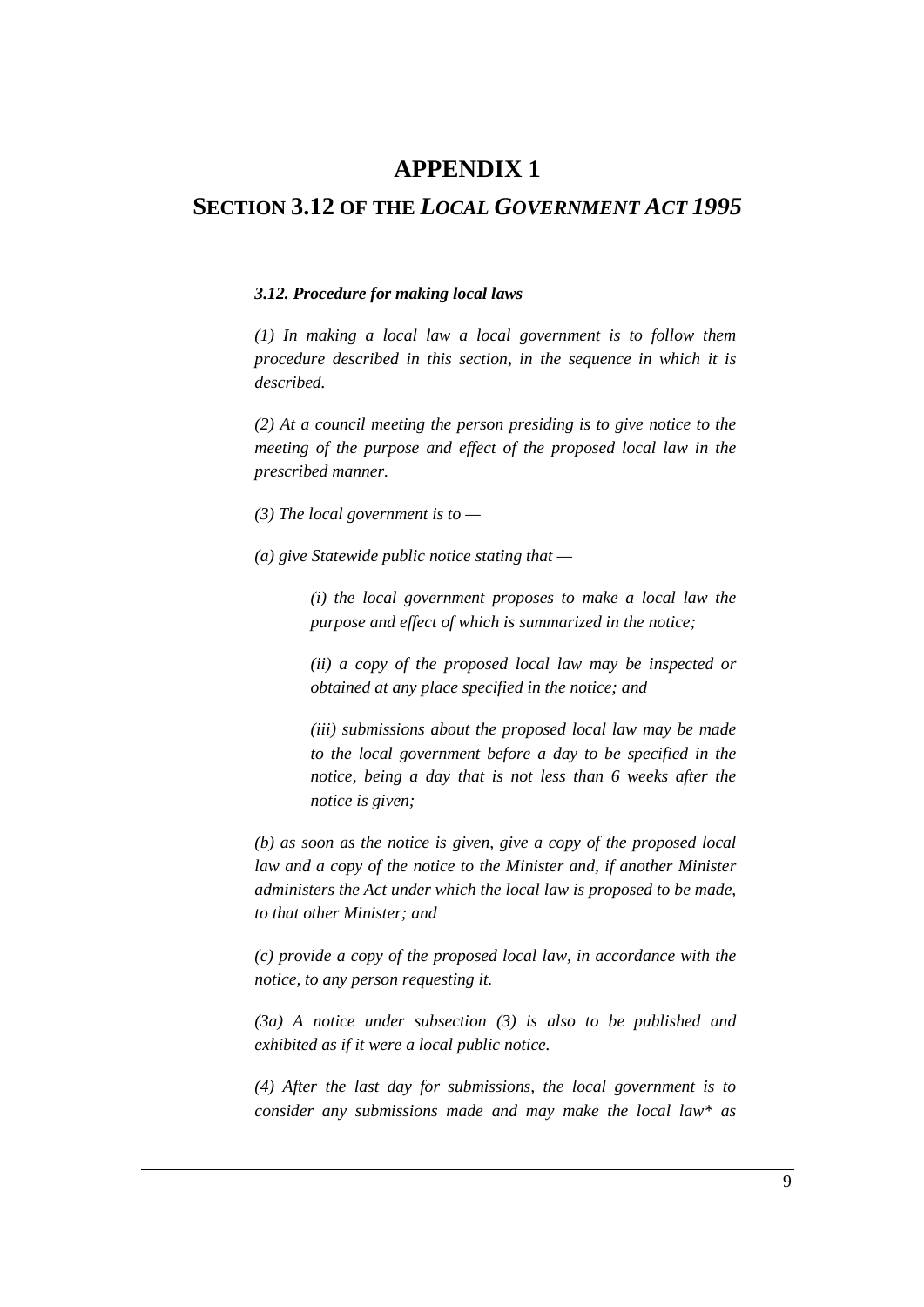*proposed or make a local law\* that is not significantly different from what was proposed.*

*\* Absolute majority required.*

*(5) After making the local law, the local government is to publish it in the Gazette and give a copy of it to the Minister and, if another Minister administers the Act under which the local law is proposed to be made, to that other Minister.*

*(6) After the local law has been published in the Gazette the local government is to give local public notice —*

*(a) stating the title of the local law;*

*(b) summarizing the purpose and effect of the local law (specifying the day on which it comes into operation); and*

*(c) advising that copies of the local law may be inspected or obtained from the local government's office.*

*(7) The Minister may give directions to local governments requiring them to provide to the Parliament copies of local laws they have made and any explanatory or other material relating to them.*

*(8) In this section —*

*making in relation to a local law, includes making a local law to amend the text of, or repeal, a local law.*